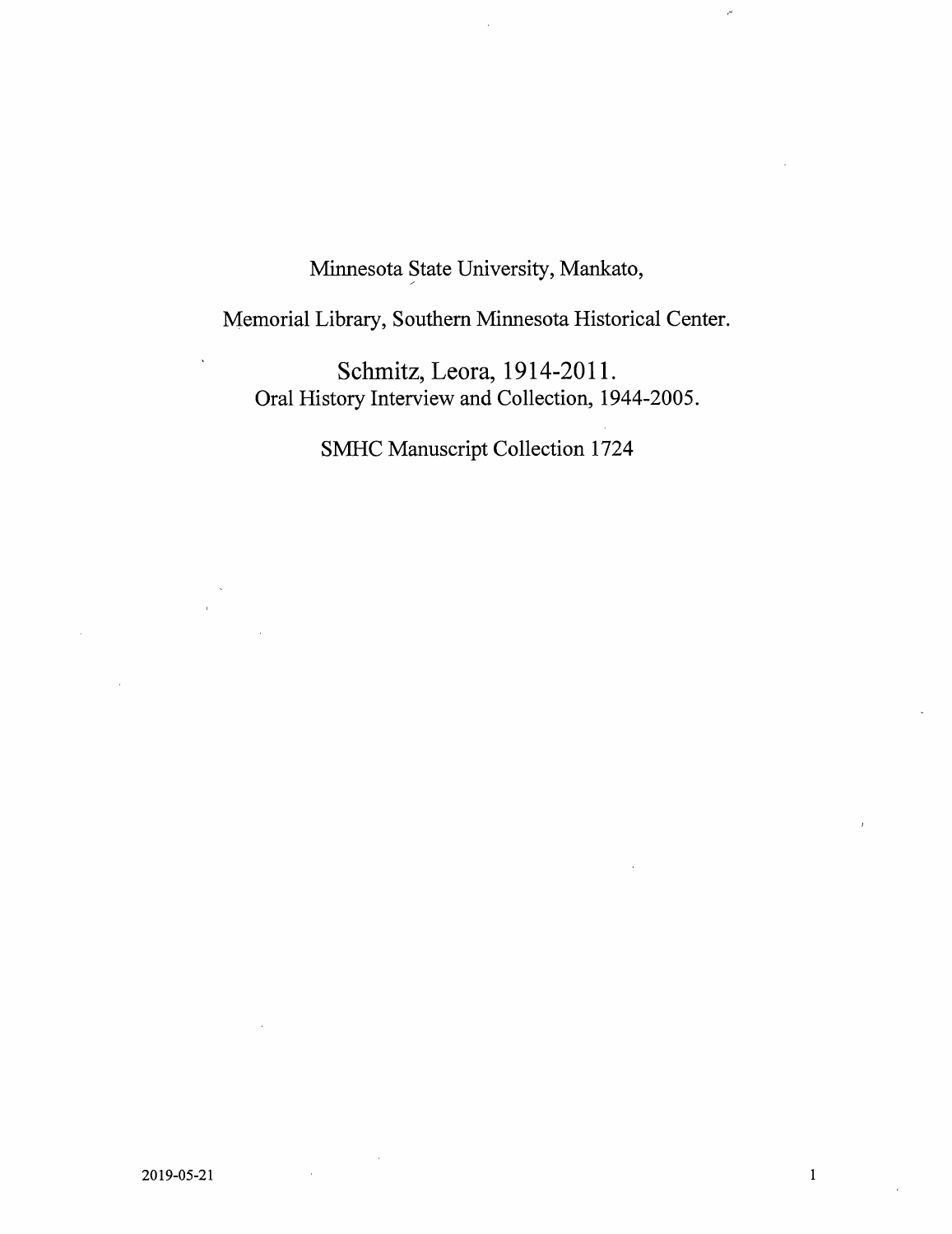# Schmitz, Leora, 1914-2011. Oral History Interview and CoUection, 1944-2005 SMHC Manuscript Collection 1724. 2 folders, 1 audiocassette and 1 Compact Disc (CD) duplicate.

### ABSTRACT:

The Schmitz collection consists of an audiocassette and transcript of an oral history interview conducted between Schmitz and Mickey Thao in 2005. In this interview, Schmitz talks about her life working in the Army as a defense worker. The collection also includes a photograph and reproductions of memorabilia from her time as a defense worker.

This oral history interview was conducted as part of the South Central Minnesota Veterans History Project conducted by the Southern Minnesota Historical Center at Minnesota State University, Mankato.

### BIOGRAPHICAL NOTE:

Leora Schmitz was bom in Fedore, South Dakota on May 10, 1914. Leora served as a Defense Worker, in Richmond California. Leora has one daughter. Donna Webb.

### RESTRICTIONS:

There are no restrictions on use of this collection for research purposes. The researcher assumes full responsibility for observing all copyright, property and libel laws as they apply.

# COLLECTION CITATION:

This collection should be cited as:

Schmitz, Leora, 1914-2011. Oral History Interview and Collection, 1944-2005 - SMHC Manuscript Collection 1724, Southem Minnesota Historical Center, Memorial Library, Minnesota State University, Mankato.

### ACQUISITION:

Leora Schmitz donated this collection on February 4, 2005.

### PROCESSED BY:

Juhe Domack transcribed the interview in 2005. Andy Cole processed this collection in September 2009.

### RELATED COLLECTIONS:

A copy of this oral history interview is also available from the American Folklife Center at the Library of Congress in Washington, D.C. Information is available on the National Registry of Service website for the national Veterans History Project.

(http://lcweb2.loc.gov/diglib/vhp/htnil/search/search.html) It has been determined that there are no similar manuscript collections about Leora Schmitz available elsewhere.